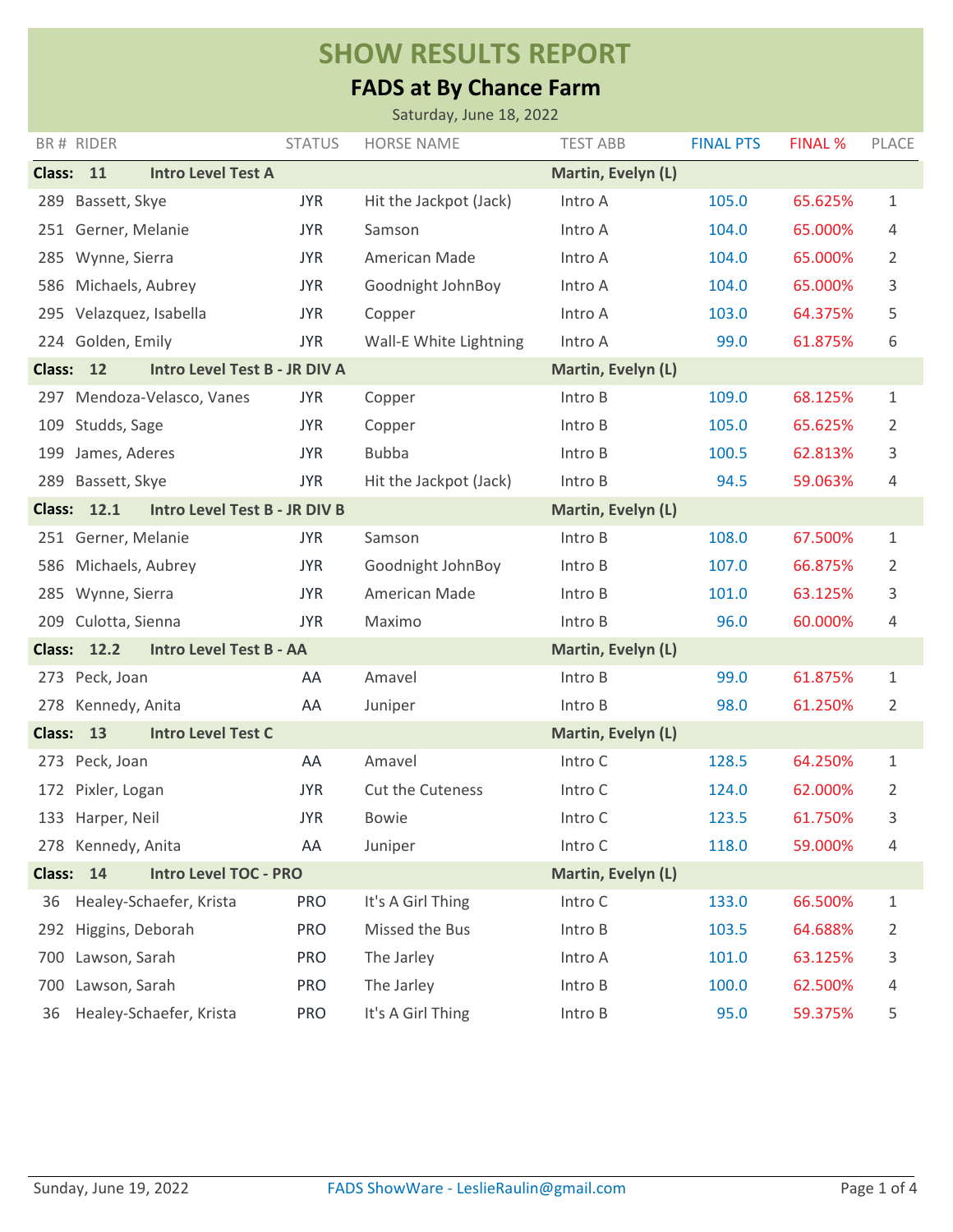|                                                                                           | BR# RIDER             | <b>STATUS</b>                        | <b>HORSE NAME</b>        | <b>TEST ABB</b>         | <b>FINAL PTS</b> | FINAL % | PLACE          |
|-------------------------------------------------------------------------------------------|-----------------------|--------------------------------------|--------------------------|-------------------------|------------------|---------|----------------|
|                                                                                           | <b>Class: 101</b>     | <b>Training Level Test 1 - JR</b>    |                          | Gray-Randle, Joanna (L) |                  |         |                |
|                                                                                           | 198 Stultz, Kate      | <b>JYR</b>                           | Waterhaven (Haven)       | Training 1              | 178.5            | 68.654% | $\mathbf{1}$   |
| 258                                                                                       | Lamken, Lindsey       | <b>JYR</b>                           | Gryffin                  | Training 1              | 171.0            | 65.769% | 2              |
| 299                                                                                       | Henderson, Julie      | <b>JYR</b>                           | Casanova                 | Training 1              | 167.5            | 64.423% | 3              |
| 680                                                                                       | Redden, Emerson       | <b>JYR</b>                           | H.E. Pennypacker (Cosmo) | Training 1              | 166.5            | 64.038% | 4              |
|                                                                                           | 126 Cross, Emily      | <b>JYR</b>                           | Maggie (Black Truffles)  | Training 1              | 163.0            | 62.692% | 5              |
|                                                                                           | Class: 101.1          | <b>Training Level Test 1 - DIV A</b> |                          | Gray-Randle, Joanna (L) |                  |         |                |
|                                                                                           | 187 Parver, Stephanie | AA                                   | <b>Devine Presence</b>   | Training 1              | 183.0            | 70.385% | $\mathbf 1$    |
| 537                                                                                       | Kleinerman, Deena     | AA                                   | D'Artagnan               | Training 1              | 179.5            | 69.038% | 2              |
| 697                                                                                       | Shields, Emily        | AA                                   | Mirabella                | Training 1              | 164.0            | 63.077% | 3              |
|                                                                                           | 292 Higgins, Deborah  | <b>PRO</b>                           | Missed the Bus           | Training 1              | 157.0            | 60.385% | 4              |
| <b>Training Level Test 1 - DIV B</b><br>Gray-Randle, Joanna (L)<br>101.2<br><b>Class:</b> |                       |                                      |                          |                         |                  |         |                |
| 633                                                                                       | Biggs, Becca          | AA                                   | Streets on Fire          | Training 1              | 172.0            | 66.154% | $\mathbf 1$    |
| 456                                                                                       | Peiffer, Kyle         | AA                                   | Timber (Nevus)           | Training 1              | 168.5            | 64.808% | 2              |
| 146                                                                                       | Gilson, Stacey        | AA                                   | In Omnia Paratus         | Training 1              | 168.0            | 64.615% | 3              |
|                                                                                           | 112 Culotta, Jessica  | AA                                   | Neapolitano              | Training 1              | 167.0            | 64.231% | 4              |
| <b>Class:</b>                                                                             | 102                   | <b>Training Level Test 2 - JR</b>    | Gray-Randle, Joanna (L)  |                         |                  |         |                |
| 198                                                                                       | Stultz, Kate          | <b>JYR</b>                           | Waterhaven (Haven)       | Training 2              | 196.5            | 67.759% | $\mathbf 1$    |
| 258                                                                                       | Lamken, Lindsey       | <b>JYR</b>                           | Gryffin                  | Training 2              | 191.0            | 65.862% | 2              |
| 680                                                                                       | Redden, Emerson       | <b>JYR</b>                           | H.E. Pennypacker (Cosmo) | Training 2              | 191.0            | 65.862% | 2              |
| 284                                                                                       | Kozauer, Sydney       | <b>JYR</b>                           | Luna                     | Training 2              | 187.0            | 64.483% | 4              |
| 299                                                                                       | Henderson, Julie      | <b>JYR</b>                           | Casanova                 | <b>Training 2</b>       | 186.0            | 64.138% | 5              |
|                                                                                           | 498 Ribner, Leyna     | <b>JYR</b>                           | <b>Keswick Girls</b>     | <b>Training 2</b>       | 180.5            | 62.241% | 6              |
| <b>Class:</b>                                                                             | 102.1                 | <b>Training Level Test 2 - DIV A</b> |                          | Gray-Randle, Joanna (L) |                  |         |                |
|                                                                                           | 187 Parver, Stephanie | AA                                   | Devine Presence          | Training 2              | 206.5            | 71.207% | 1              |
|                                                                                           | 183 Wright, Jennifer  | AA                                   | Sir Henry                | Training 2              | 204.0            | 70.345% | 2              |
|                                                                                           | 152 Freeman, Rachael  | AA                                   | FF Rio Grande            | Training 2              | 195.0            | 67.241% | 3              |
| 114                                                                                       | Chappell, Bonnie      | AA                                   | Sugar Bars Julie Bee     | Training 2              | 195.0            | 67.241% | 4              |
|                                                                                           | 282 Smith, Mischa     | <b>JYR</b>                           | Rex                      | Training 2              | 190.0            | 65.517% | 5              |
|                                                                                           | 697 Shields, Emily    | AA                                   | Mirabella                | Training 2              | 182.0            | 62.759% | 6              |
| Class: 102.2 Training Level Test 2 - DIV B<br>Gray-Randle, Joanna (L)                     |                       |                                      |                          |                         |                  |         |                |
| 517                                                                                       | Levy, Alexis          | AA                                   | Indiana                  | Training 2              | 198.0            | 68.276% | $\mathbf{1}$   |
| 599                                                                                       | Suraci, Christopher   | AA                                   | Chase Blackthorne        | Training 2              | 189.0            | 65.172% | $\overline{2}$ |
| 298                                                                                       | SanNicolas, Eliza     | <b>PRO</b>                           | Luna                     | Training 2              | 187.5            | 64.655% | 3              |
|                                                                                           | 456 Peiffer, Kyle     | AA                                   | Timber (Nevus)           | Training 2              | 176.5            | 60.862% | 4              |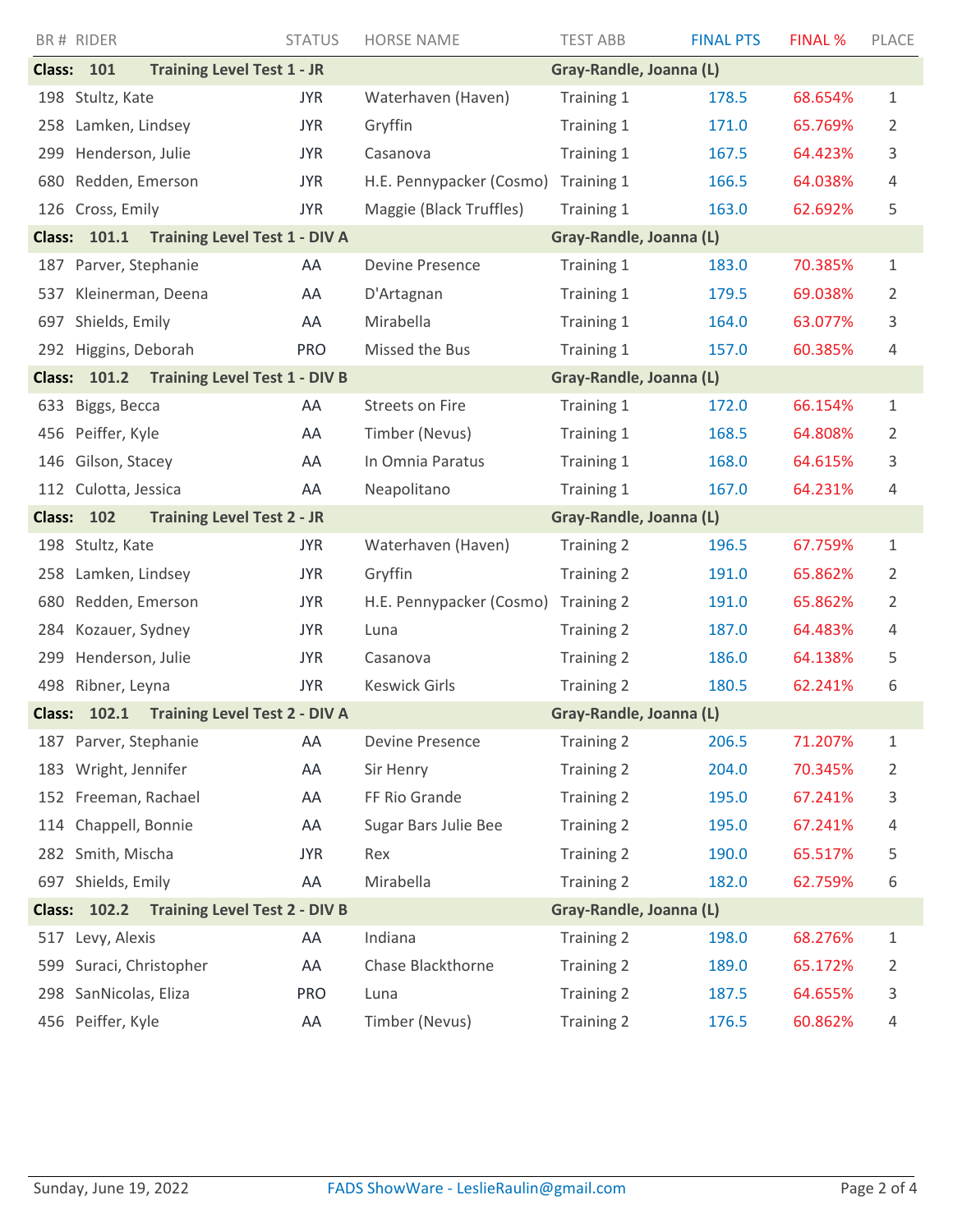|               | BR# RIDER                                       | <b>STATUS</b> | <b>HORSE NAME</b>               | <b>TEST ABB</b>         | <b>FINAL PTS</b> | <b>FINAL %</b> | PLACE |
|---------------|-------------------------------------------------|---------------|---------------------------------|-------------------------|------------------|----------------|-------|
| <b>Class:</b> | 103<br><b>Training Level Test 3</b>             |               |                                 | Martin, Evelyn (L)      |                  |                |       |
| 429           | Johnson (Garrott), Erika                        | AA            | Rio Grande                      | Training 3              | 202.0            | 69.655%        | 1     |
| 517           | Levy, Alexis                                    | AA            | Indiana                         | Training 3              | 192.0            | 66.207%        | 2     |
| 599           | Suraci, Christopher                             | AA            | Chase Blackthorne               | Training 3              | 182.0            | 62.759%        | 3     |
| 498           | Ribner, Leyna                                   | <b>JYR</b>    | <b>Keswick Girls</b>            | Training 3              | 178.0            | 61.379%        | 4     |
| 149           | Harris, Teresa                                  | AA            | Cool Dude                       | Training 3              | 177.5            | 61.207%        | 5     |
| 83            | Kennedy, Ashley                                 | <b>PRO</b>    | Ravenna                         | Training 3              | 164.0            | 56.552%        | 6     |
| <b>Class:</b> | 111<br><b>First Level Test 1</b>                |               |                                 | Martin, Evelyn (L)      |                  |                |       |
| 277           | Hoke, Lauren                                    | AA            | <b>Roscommon County</b>         | First 1                 | 198.0            | 68.276%        | 1     |
|               | 352 Crowe, Kendahl                              | <b>JYR</b>    | <b>Texas Riddle</b>             | First 1                 | 183.5            | 63.276%        | 2     |
| 497           | Galka, Emily                                    | AA            | <b>Bascule Gemstone</b>         | First 1                 | 183.0            | 63.103%        | 3     |
| 149           | Harris, Teresa                                  | AA            | Cool Dude                       | First 1                 | 180.0            | 62.069%        | 4     |
| 430           | Brassard, Abby                                  | AA            | Desert Jazz                     | First 1                 | 176.5            | 60.862%        | 5     |
| <b>Class:</b> | 112<br><b>First Level Test 2</b>                |               |                                 | Gray-Randle, Joanna (L) |                  |                |       |
| 219           | Hartland, Aime                                  | AA            | <b>Oliver Twist</b>             | First 2                 | 239.0            | 68.286%        | 1     |
| 679           | Lusk, Rebekah                                   | AA            | Layla                           | First 2                 | 236.0            | 67.429%        | 2     |
| 277           | Hoke, Lauren                                    | AA            | <b>Roscommon County</b>         | First 2                 | 230.0            | 65.714%        | 3     |
| 233           | McGrain, Michael                                | <b>PRO</b>    | Shan Joaquin                    | First 2                 | 220.5            | 63.000%        | 4     |
|               | 691 Frank, Ashley                               | AA            | STORR (Prince)                  | First 2                 | 219.0            | 62.571%        | 5     |
| 694           | Myers, Virginia                                 | AA            | Naaquinos San Peppy (No         | First 2                 | 209.0            | 59.714%        | 6     |
| <b>Class:</b> | <b>First Level Test 3</b><br>113                |               |                                 | Martin, Evelyn (L)      |                  |                |       |
| 549           | Bonneville, Shelby                              | AA            | Finnegan                        | First 3                 | 233.5            | 64.861%        | 1     |
|               | 678 Herster, Heather                            | AA            | Tavo                            | First 3                 | 227.5            | 63.194%        | 2     |
|               | 679 Lusk, Rebekah                               | AA            | Layla                           | First 3                 | 224.5            | 62.361%        | 3     |
|               | 694 Myers, Virginia                             | AA            | Naaquinos San Peppy (No First 3 |                         | 204.5            | 56.806%        | 4     |
|               | <b>Second Level Test 1</b><br><b>Class: 121</b> |               |                                 | Martin, Evelyn (L)      |                  |                |       |
|               | 671 Hedges, Mary-Pat                            | AA            | Wicked Weather                  | Second 1                | 240.0            | 64.865%        | 1     |
| 288           | Wiegers, Tyra                                   | AA            | Fox Ridge Zeva                  | Second 1                | 237.0            | 64.054%        | 2     |
| 136           | Kozauer, Sydney                                 | <b>JYR</b>    | R'Aisson                        | Second 1                | 226.0            | 61.081%        | 3     |
|               | 138 Cliser, Lisa                                | AA            | Norria                          | Second 1                | 214.0            | 57.838%        | 4     |
|               | <b>Second Level TOC</b><br><b>Class: 124</b>    |               |                                 | Gray-Randle, Joanna (L) |                  |                |       |
| 800           | Kennedy, Ashley                                 | <b>PRO</b>    | Rhock of Ages                   | Second 3                | 283.0            | 67.381%        | 1     |
| 488           | Carson, Domenique                               | <b>PRO</b>    | Zippo's Hot Shot                | Second 3                | 277.5            | 66.071%        | 2     |
|               | 243 Wachter, Marcy                              | AA            | Harlequin                       | Second 2                | 258.5            | 63.049%        | 3     |
|               | 243 Wachter, Marcy                              | AA            | Harlequin                       | Second 3                | 256.0            | 60.952%        | 4     |
|               | 138 Cliser, Lisa                                | AA            | Norria                          | Second 2                | 248.0            | 60.488%        | 5     |